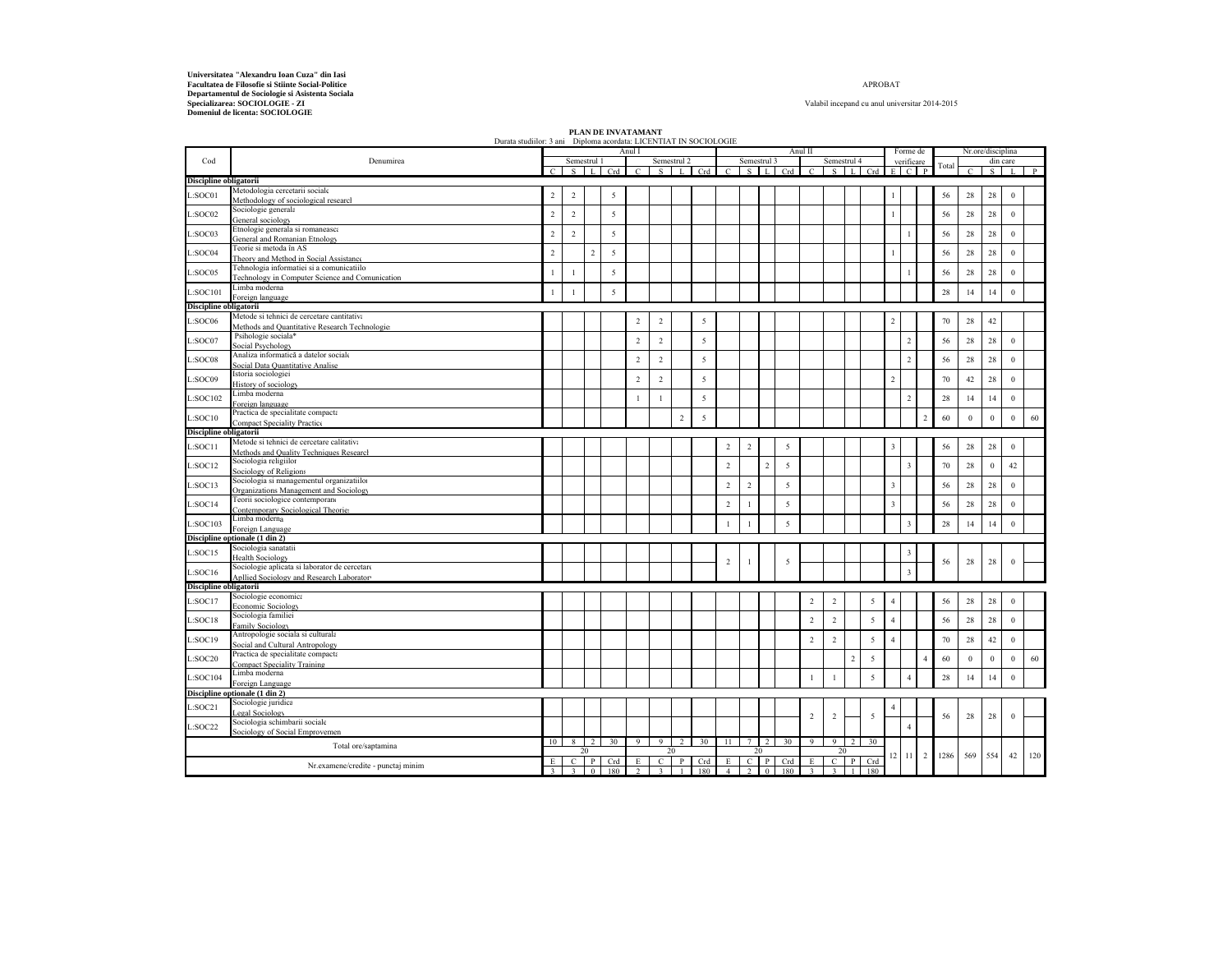|                        |                                                  |                |                |                 |     | Anul III       |                |                |                |                | Forme de       |                |       |               | Nr.ore/disciplina |              |    |
|------------------------|--------------------------------------------------|----------------|----------------|-----------------|-----|----------------|----------------|----------------|----------------|----------------|----------------|----------------|-------|---------------|-------------------|--------------|----|
| Cod                    | Denumirea                                        |                | Semestrul 5    |                 |     |                | Semestrul 6    |                |                |                | verificare     |                | Total |               |                   | din care     |    |
|                        |                                                  | $\overline{c}$ | <sup>S</sup>   | ΤΕ              | Crd | $\overline{c}$ | <sup>S</sup>   | L              | Crd            |                |                | $E$ $C$ $P$    |       | $\mathcal{C}$ | s                 |              | P  |
| Discipline obligatorii |                                                  |                |                |                 |     |                |                |                |                |                |                |                |       |               |                   |              |    |
| L:SOC23                | Paradigme ale sociologiei                        | $\overline{2}$ | $\overline{2}$ |                 | 5   |                |                |                |                | 5              |                |                | 56    | 28            | 28                | $\Omega$     |    |
|                        | Sociology Paradigmes                             |                |                |                 |     |                |                |                |                |                |                |                |       |               |                   |              |    |
| L:SOC24                | Elaborarea proiectelor                           | 2              |                |                 | 5   |                |                |                |                | 5              |                |                | 56    | 28            | 28                | $\Omega$     |    |
|                        | Project development                              |                |                |                 |     |                |                |                |                |                |                |                |       |               |                   |              |    |
| L:SOC25                | Sociologie politica                              | $\overline{2}$ |                |                 | 5   |                |                |                |                |                | 5              |                | 56    | 28            | 28                | $\Omega$     |    |
|                        | <b>Political Sociology</b>                       |                |                |                 |     |                |                |                |                |                |                |                |       |               |                   |              |    |
| L:SOC26                | Sociologia deviantei                             | $\overline{2}$ | $\sqrt{2}$     |                 | 5   |                |                |                |                | 5              |                |                | 56    | 28            | 28                | $\Omega$     |    |
|                        | Sociology of Deviance                            |                |                |                 |     |                |                |                |                |                |                |                |       |               |                   |              |    |
| L:SOC27                | Sociologie aplicata (practica)                   |                |                | $\overline{2}$  | 5   |                |                |                |                |                |                | 5              | 28    | $\Omega$      | $\theta$          | 28           |    |
|                        | <b>Apllied Sociology (Training)</b>              |                |                |                 |     |                |                |                |                |                |                |                |       |               |                   |              |    |
|                        | Discipline optionale (1 din 2)                   |                |                |                 |     |                |                |                |                |                |                |                |       |               |                   |              |    |
| L:SOC28                | Antropologie politica                            |                |                |                 |     |                |                |                |                |                | 5              |                |       |               |                   |              |    |
|                        | Political Antropology                            | $\sqrt{2}$     | $\overline{2}$ |                 | 5   |                |                |                |                |                |                |                | 56    | 28            | 28                | $\mathbf{0}$ |    |
| L:SOC29                | Demografie si sociologia populatie:              |                |                |                 |     |                |                |                |                | 5              |                |                |       |               |                   |              |    |
|                        | Demography and Population Sociology              |                |                |                 |     |                |                |                |                |                |                |                |       |               |                   |              |    |
| Discipline obligatorii |                                                  |                |                |                 |     |                |                |                |                |                |                |                |       |               |                   |              |    |
| L:SOC30                | Sociologie rurala si urbana                      |                |                |                 |     | 2              | 2              |                | 5              | 6              |                |                | 56    | 28            | 28                | $\Omega$     |    |
|                        | Rural and urban sociology                        |                |                |                 |     |                |                |                |                |                |                |                |       |               |                   |              |    |
| L:SOC31                | Sociologia opiniei publice si analize electorale |                |                |                 |     | 2              | 2              |                | 5              | 6              |                |                | 56    | 28            | 28                | $\Omega$     |    |
|                        | Sociology of public opinion and election analisy |                |                |                 |     |                |                |                |                |                |                |                |       |               |                   |              |    |
| L:SOC32                | Sociologia integrarii europene                   |                |                |                 |     | $\overline{c}$ |                |                | 5              |                | 6              |                | 56    | 28            | 28                | $\Omega$     |    |
|                        | Sociology of European Integration                |                |                |                 |     |                |                |                |                |                |                |                |       |               |                   |              |    |
| L:SOC33                | Calitatea vietii                                 |                |                |                 |     | $\overline{2}$ |                |                | 5              |                | 6              |                | 56    | 28            | 28                | $\mathbf{0}$ |    |
|                        | <b>Ouality of Life</b>                           |                |                |                 |     |                |                |                |                |                |                |                |       |               |                   |              |    |
| L:SOC34                | Elaborarea lucrarii de licenta                   |                |                |                 |     |                |                | $\overline{c}$ | 5              |                |                | 6              | 60    | $\Omega$      |                   | $\theta$     | 60 |
|                        | <b>Bachelor's Degree</b>                         |                |                |                 |     |                |                |                |                |                |                |                |       |               |                   |              |    |
|                        | Discipline optionale (1 din 2)                   |                |                |                 |     |                |                |                |                |                |                |                |       |               |                   |              |    |
| L:SOC35                | Economie sociala                                 |                |                |                 |     |                |                |                |                | 6              |                |                |       |               |                   |              |    |
|                        | Social Economy                                   |                |                |                 |     | $\mathfrak{D}$ | $\overline{c}$ |                |                |                |                |                | 56    | 28            | 28                | $\theta$     |    |
| L:SOC36                | Analiza reclamei comerciale                      |                |                |                 |     |                |                |                | $\overline{5}$ | 6              |                |                |       |               |                   |              |    |
|                        | Analysis of Comercial Advertising                |                |                |                 |     |                |                |                |                |                |                |                |       |               |                   |              |    |
|                        | Total ore/saptamina                              | 10             | 8              | $\overline{1}2$ | 30  | 10             | 8              | 2              | 30             |                |                |                |       |               |                   |              |    |
|                        |                                                  |                |                | 20              |     |                |                | 20             |                | 5 <sup>1</sup> | $\overline{4}$ | $\overline{2}$ | 648   | 280           | 280               | 28           | 60 |
|                        | Nr.examene/credite - punctaj minim               | E              | C              | ΠΡ              | Crd | E              | $\overline{c}$ | $\mathbf{P}$   | Crd            |                |                |                |       |               |                   |              |    |
|                        |                                                  | $\overline{3}$ | $\overline{2}$ |                 | 180 | $\overline{2}$ | $\overline{2}$ |                | 180            |                |                |                |       |               |                   |              |    |
|                        | Lucrare de licenta/(Bachelor's Degree            |                |                |                 |     |                |                |                | 5              |                |                |                |       |               |                   |              |    |